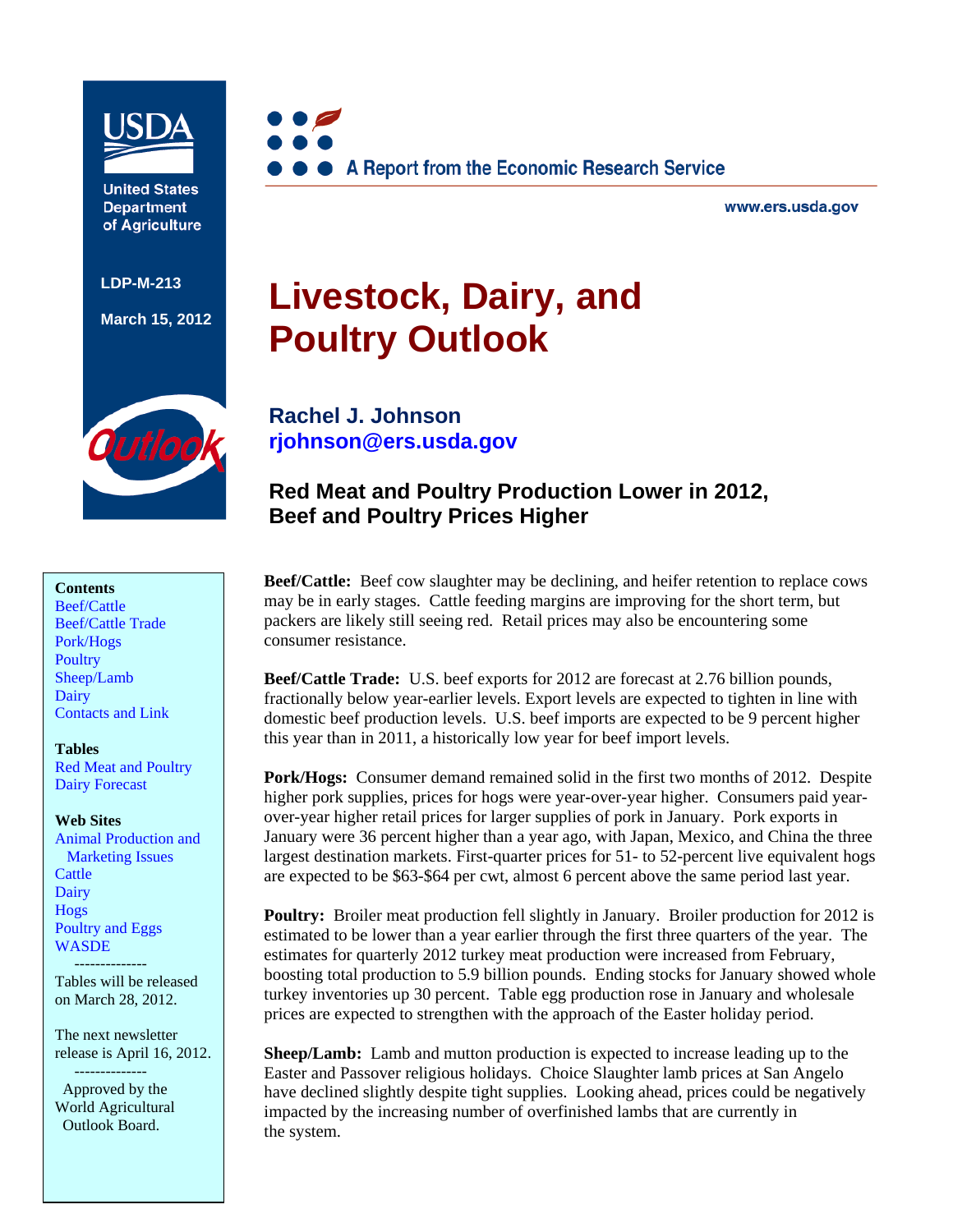**Dairy:** Milk cow estimates were raised again this month; although herd size contraction is still expected later in 2012. Milk per cow was also raised above earlier forecasts based on the mild winter weather conditions. The milk production forecast was likewise increased. Weaker producer returns are expected to lower both cow numbers and yield per cow later in 2012. Milk prices, already forecast lower than 2011, were lowered further based on the higher forecast milk production for 2012**.**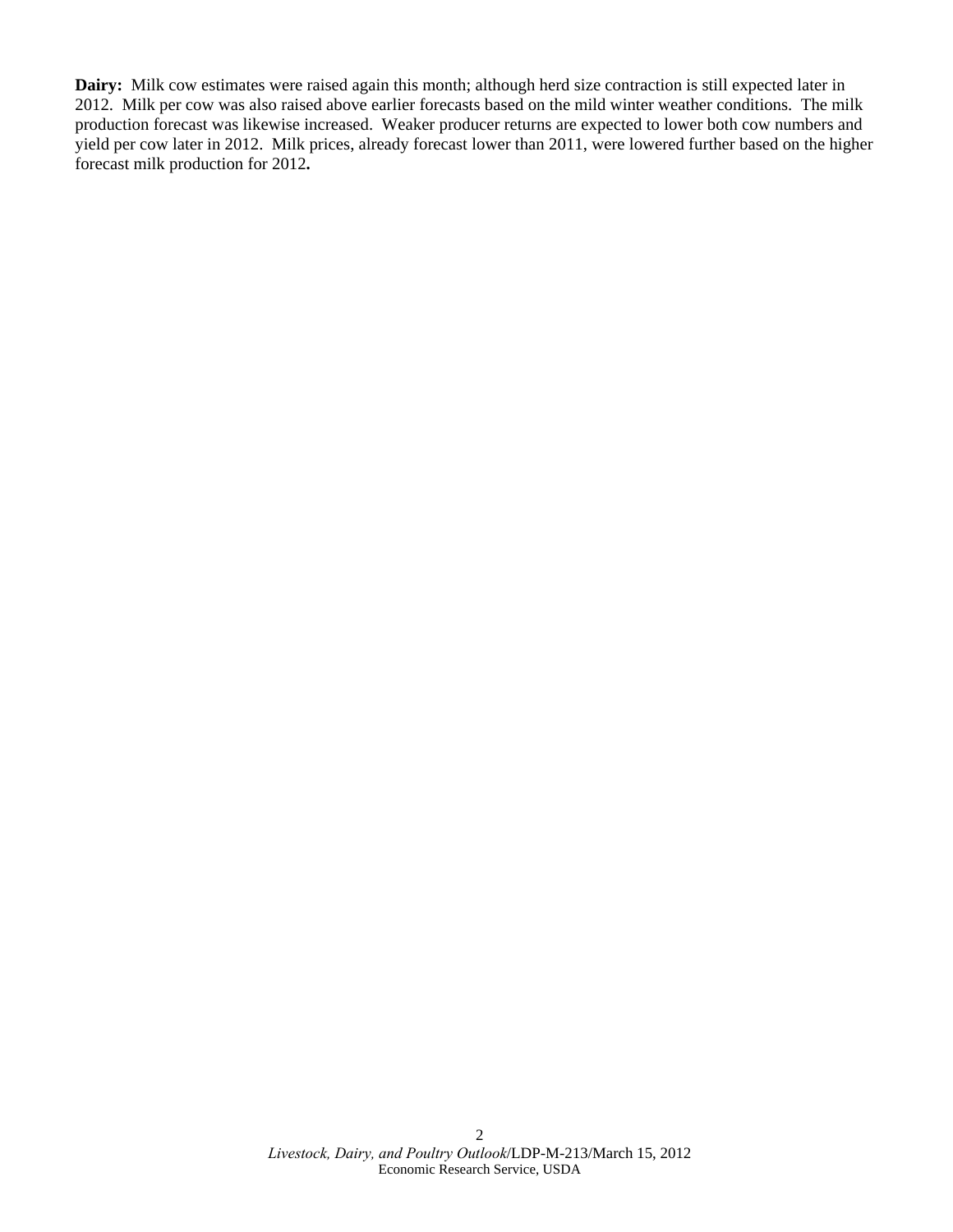## <span id="page-2-0"></span>*Early 2012 Weather Improved Over Last Year*

The apparent transition of La Niña to a normal weather pattern should mean a lessening of the drought conditions in the Southern and Southwestern United States, but drought conditions persist in these areas and farther south in Mexico. The result is continuing year-over-year increases in U.S. feeder cattle imports from Mexico. Those increases were 22 percent through March 10, 2012 (cumulative total of weekly USDA, Agricultural Marketing Service (AMS) data, AL\_LS625). A more normal corn crop is anticipated this year, which should help reduce cattle feeding costs this fall and in 2013.

As often happens when feeder cattle prices reach high levels, veal calf slaughter declined rapidly during the last 2 months. December 2011 and January 2012 exhibited year-over-year declines of 6 percent overall, with the largest declines in bob vealers and non-formula-fed 150- to 400-pound calves. Even though veal production accounts for only about half of 1 percent of total U.S. beef and veal production, these declines reflect the value of live dairy calves at today's feeder calf prices, which are more than 20 percent higher year over year.

Total cow and bull slaughter continues to account for over 20 percent of federally inspected slaughter, but it appears to be declining from higher shares observed last year and earlier this year (USDA, AMS, *Daily National Carlot Meat Reports*). A decline in beef cow and bull slaughter this time of year is consistent with seasonal patterns, but may also indicate an end is in sight to the heavy cow slaughter of the last few years and to the liquidation phase of the current cattle cycle.

There have also been reports of feeder heifers selling at premiums to same-weight steers. If the premiums were not isolated incidents, accounted for by differences in quality or body condition, this could be a sign that heifer retention for cow-herd replacements is underway. If heifer retention increases significantly—barring droughts or other abnormalities—the smaller numbers of heifers available for feeding would exacerbate the shortage of feeder cattle for placement in feedlots that is expected for several years, perhaps into 2015 or beyond.

Fed cattle prices in the upper \$120s per cwt and breakeven levels in the \$130s will likely result in negative margins for cattle feeders for the next few months. With feeder cattle prices escalating more rapidly than fed cattle prices, breakeven levels may also continue to climb upward. Breakeven levels for cattle to be marketed in May 2012 are already projected in the \$136-plus per cwt range (High Plains Cattle Feeding Simulator,<http://www.ers.usda.gov/publications/ldp/LDPTables.htm>).

Fed cattle prices at current levels imply retail prices which will average above the most recent \$5.09 per lb for January 2012 Choice retail beef [\(http://www.ers.usda.gov/data/meatpricespreads/\)](http://www.ers.usda.gov/data/meatpricespreads/). It remains to be seen whether retail consumers will curb their demand at these levels; there are signs that these high prices are already prompting resistance.

Live and dressed weights of fed cattle are increasing counter-seasonally due in part to the favorable weather for feeding cattle during the last several months. Another factor is likely the extra weight gain from extra time on feed due to reduced steer and heifer slaughter as packers try to bring down fed cattle prices.

> *Livestock, Dairy, and Poultry Outlook*/LDP-M-213/March 15, 2012 Economic Research Service, USDA

 $\leq$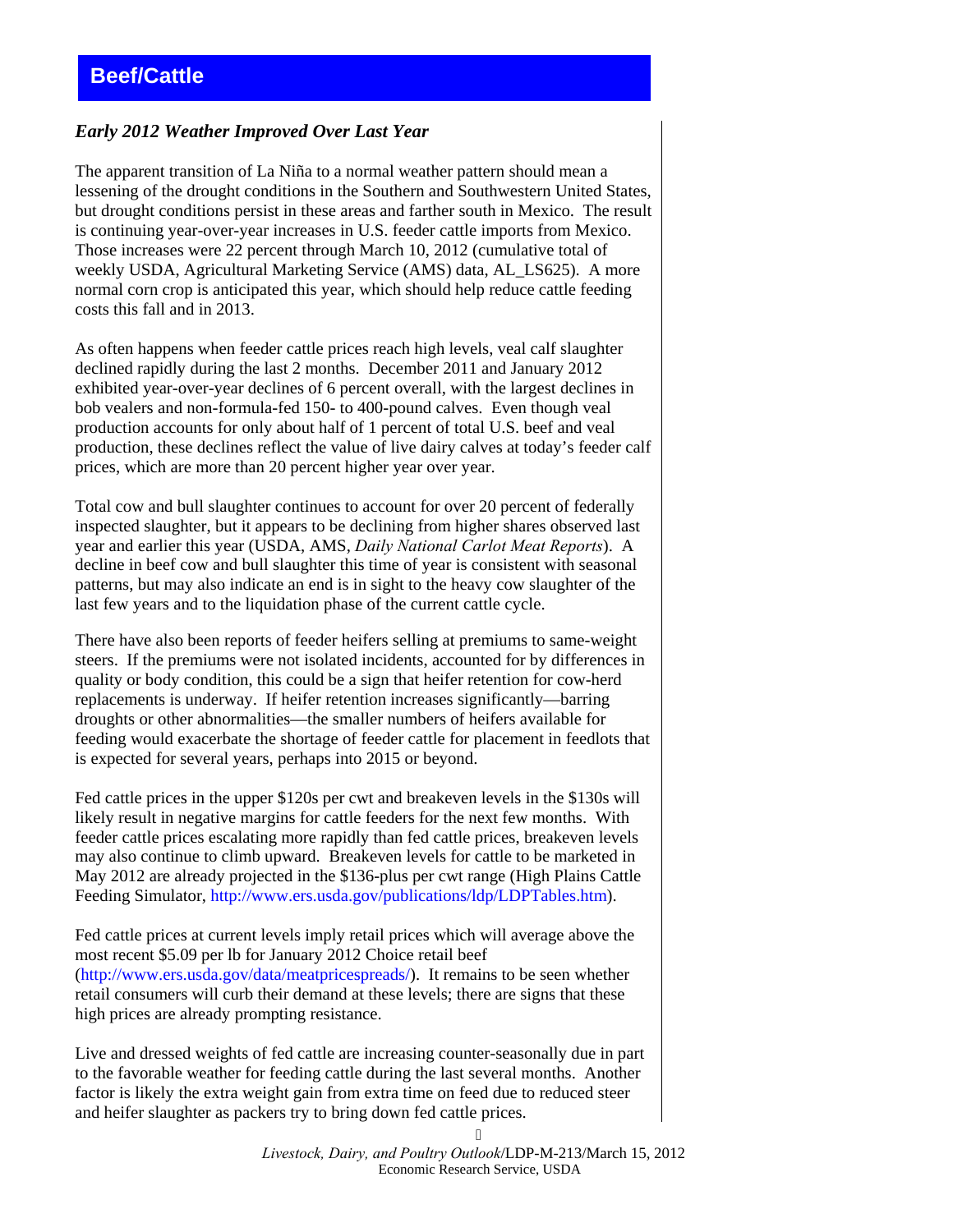## <span id="page-3-0"></span>**Beef/Cattle Trade**

## *U.S. Beef Exports Fractionally Lower in 2012, Imports 9 Percent Higher*

U.S. beef exports for 2012 are forecast at 2.76 billion pounds, fractionally below the 2011 export level. Quarterly growth in exports is anticipated in the first half of the year, with growth levels diminishing as the year progresses and domestic beef supplies become tighter. Growth of over 8 percent is anticipated in the first quarter of this year, with 685 million pounds exported. Export levels in the second quarter are expected to total 735 million pounds, or nearly 5 percent higher than the same period last year. Total U.S. beef production levels are expected to be 1.7 and 2.2 percent lower in the first and second quarters of this year, respectively. In the second half of the year, however, beef production will be 5.3 and 8.5 percent lower for the third and fourth quarters, and beef exports are expected to be 9 and 6 percent lower, respectively, in those quarters.

Imports of beef to the United States are expected to post substantial growth (9 percent) above the historically low import level of 2011; the forecast is for 2.2 billion pounds of beef to be imported this year. Quarterly growth estimates range from 4 to 15 percent, with the strongest growth expected in the first quarter of this year. However, import levels for the first quarter in 2011 were among the lowest on record in the past 2 decades. Strong growth is also anticipated for the final quarter of 2012.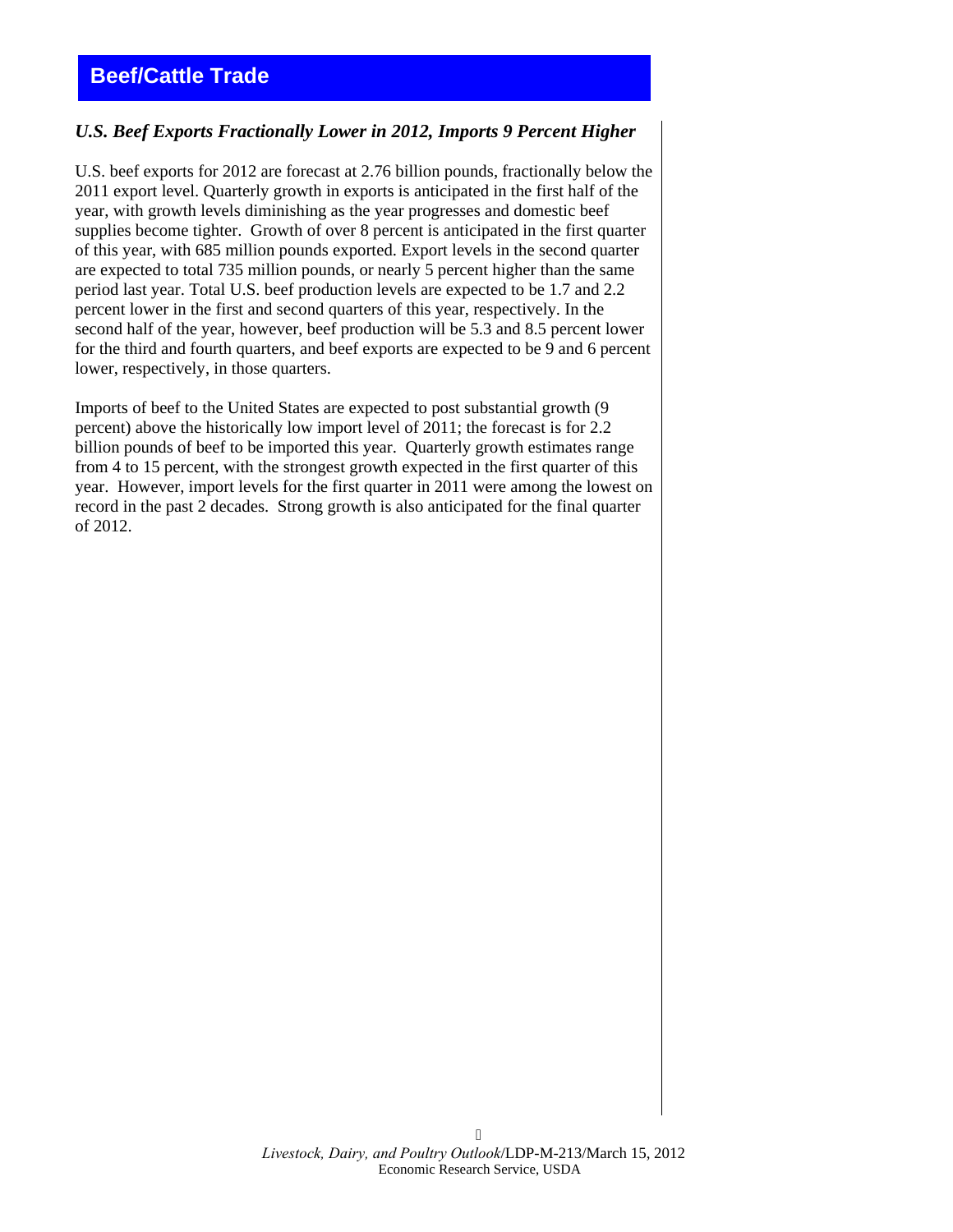## <span id="page-4-0"></span>*Solid Domestic Pork Demand Continues*

Through early March, production and most price data suggest that solid pork demand continues, even in the face of no-nonsense increases in hog slaughter and pork production in January and February. Average prices of live equivalent 51-52 percent hogs were \$62.18 per cwt in January (11.9 percent above January 2011) and \$63.94 per cwt (3.8 percent above February 2011). Retail pork prices in January averaged \$3.50 per pound, 7.8 percent greater than a year ago. January retail pork prices were accompanied by data indicating a record-high wholesale-to-retail spread (202.6) suggesting that retailers were successful in shifting at least part of their 1.1 percent year-over-year higher wholesale pork costs to retail consumers, who appeared willing and able to pay higher retail prices for pork.

Solid domestic pork demand is further reflected in quarterly disappearance estimates. USDA supply forecasts for the first quarter of 2012 point to a 2-percent increase in total pork supply. Accounting for estimates of first-quarter exports and ending stocks leaves total domestic pork disappearance 1.4 percent ahead of firstquarter 2011. So far in the first quarter, then, U.S. consumers appear to be paying more for larger quantities of pork. First-quarter per capita pork disappearance is forecast at 11.5 pounds per capita, 0.49 percent larger than a year ago.

As a counterbalance to higher hog prices and indications of continued strong domestic pork demand, USDA data shows that pork stocks are building ahead of year-ago levels and that wholesale values of most pork cuts have traded at belowyear-ago levels since late January. Stocks of pork at the end of January were 584 million pounds. While significantly higher than a month earlier, the year-over-year increase in total pork stocks was about the same as in January 2011. The February wholesale value of the pork carcass—\$84.44 per cwt—was almost 5 percent below a year ago. However, good availability of pork cuts and relatively low prices are expected to attract buyers' attention, given that both beef and broiler production and domestic disappearance are expected to be year-over-year lower for most of 2012. With retail beef prices expected to remain over \$5 per pound in 2012, and with 2012 composite chicken prices expected to average almost 5 percent above last year, pork as an alternative animal protein looks better and better.

First quarter prices of live equivalent 51-52 percent lean hogs are expected to average \$63-\$64 per cwt. For 2012, prices will likely average \$63-\$67 per cwt. USDA/NASS will release the *Quarterly Hogs and Pigs* on March 30, which will report March 1 swine inventories, as well as producer's farrowing intentions.

## *2012 Pork Exports Off to a Strong Start*

Pork exports in 2012 started off with a bang: January exports of 502 million pounds were 36 percent above a year ago. See the table below, which sets out the top five foreign destinations for U.S. pork exports in January. With good reason, U.S. pork exports to China garner much attention because of the country's population and its potential as a buyer of U.S. pork products. The figure shows U.S. exports to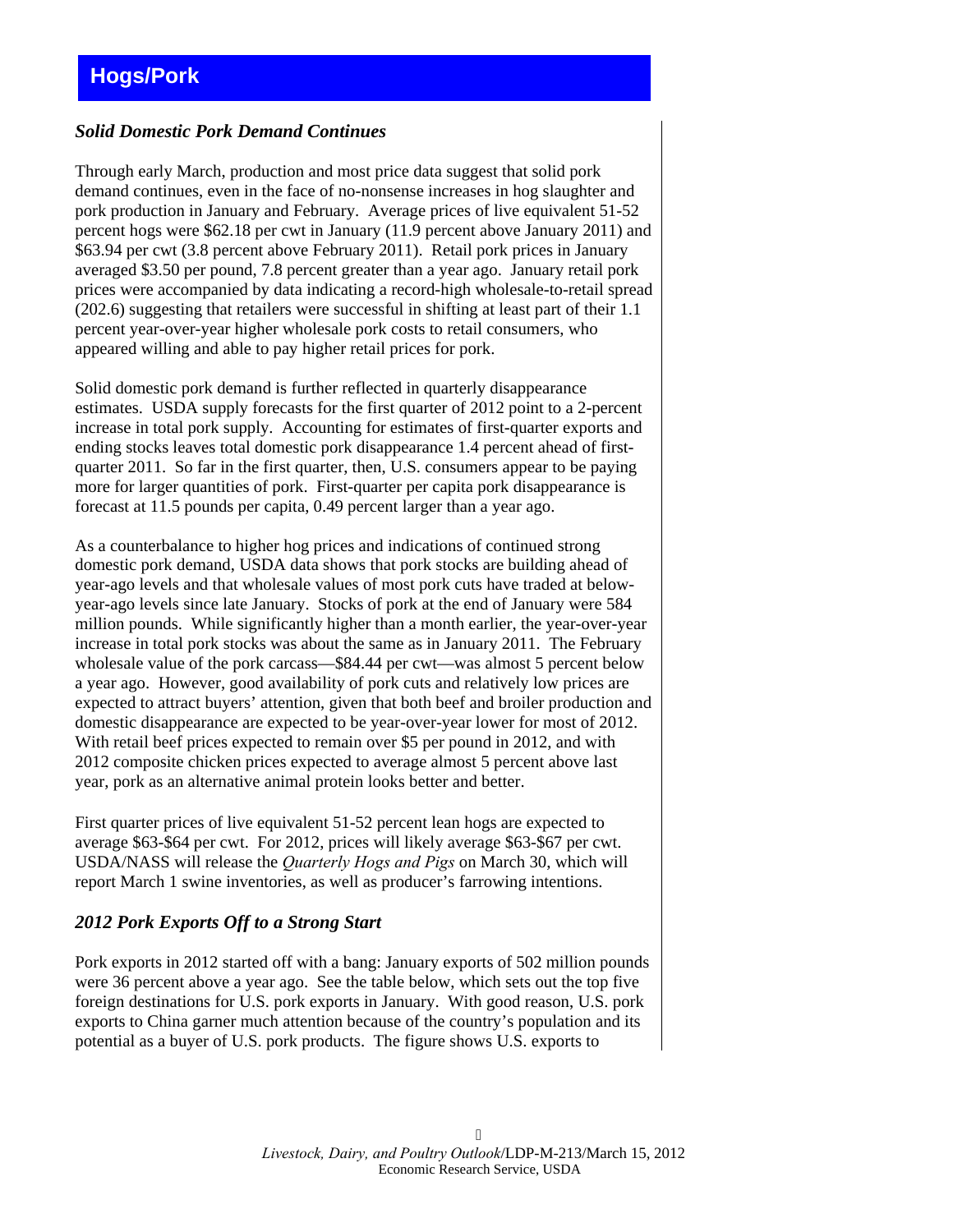China since January 2011. The data in the figure show an export peak in November 2011 and an ongoing decline, as the small number of relatively large Chinese orders placed last year are filled and shipped.



#### **U.S. pork exports: Five largest destinations, January 2012**

| Rank | Country     | Jan. 2012<br>(million lbs. cwe) | Jan. 2011<br>(million lbs. cwe) | % change |  |  |  |
|------|-------------|---------------------------------|---------------------------------|----------|--|--|--|
|      | World       | 501.9                           | 368.9                           | 36.1     |  |  |  |
| 1    | Japan       | 127.6                           | 107.2                           | 19.1     |  |  |  |
| 2    | Mexico      | 115.6                           | 99.9                            | 15.7     |  |  |  |
| 3    | China<br>S. | 82.9                            | 25.9                            | 220.3    |  |  |  |
| 4    | Korea       | 46.1                            | 35.0                            | 31.4     |  |  |  |
| 5    | Canada      | 45.8                            | 30.3                            | 51.0     |  |  |  |

**Source:USDA\ERS[. http://www.ers.usda.gov/Data/MeatTrade/](http://www.ers.usda.gov/Data/MeatTrade/)**

The export data in the table show that China was the third-largest foreign destination for U.S. pork in January. These data also suggest that exports to Japan and Mexico helped drive January U.S. export numbers into the stratosphere. It is worth noting that shipments to South Korea were more than 31 percent over year ago, and exports to Canada increased 51 percent. South Korea is still recovering from foot and mouth disease problems, with the Government of South Korea extending zero-duty tariff rate quotas for certain cuts during the first quarter of 2012. Canada's strong dollar is likely fueling Canadian demand for relatively cheap U.S. pork products.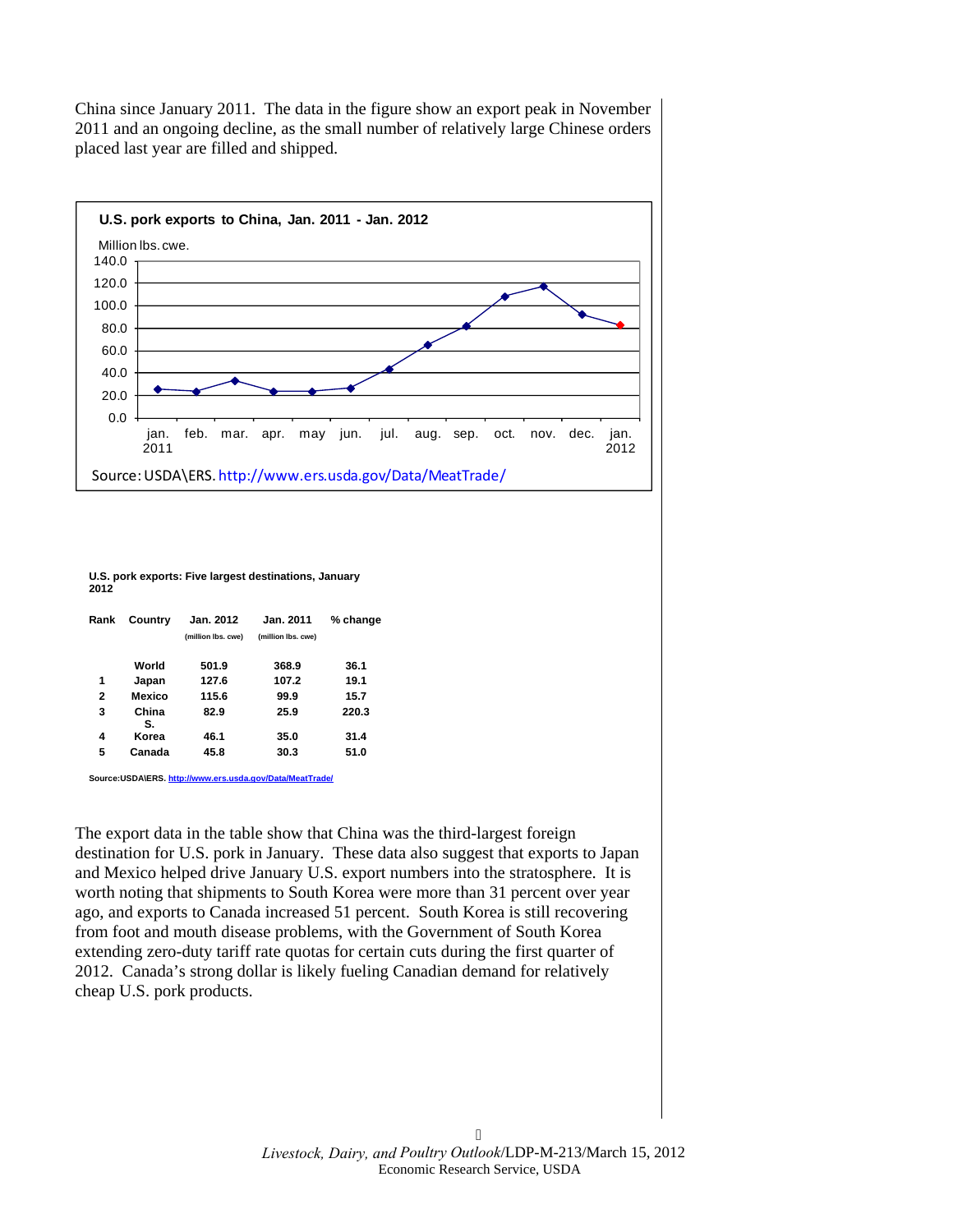## <span id="page-6-0"></span>**Poultry**

## *Broiler Production Falls Slightly in January, First-Quarter Estimate Revised Upward*

Broiler meat production for January 2012 was reported at 3.09 billion pounds, down only 1 percent from the previous year. The decrease was the result of small decline in the number of birds slaughtered and the average live weight at slaughter. The decline in the number of birds slaughtered was less than expected. The total number of birds slaughtered was 706 million, down 1 percent from January 2011, and the total liveweight of broilers at slaughter declined by 1 percent. The average liveweight at slaughter was 5.84 pounds, a decline of .01 pounds per bird (0.3 percent) from the previous year.

The broiler meat production estimate for first-quarter 2012 was increased by 150 million pounds to 8.85 billion pounds, a decrease of 5 percent from a year earlier. This is the result of January's stronger than expected broiler meat production and an assumption that the slaughter trend will carry into February and March. Some of the production decrease is expected to come from a smaller number of birds slaughtered, but part of that decrease is expected to be offset by small gains in average weights at slaughter throughout the remainder of the first quarter and into the second. Based on the expectation of slightly higher weights, the meat production estimate for the second quarter was also increased and now is expected to total 9.05 billion pounds.

In the NASS *Poultry Slaughter 2012 Summary*, there were some revisions to broiler meat production and slaughter numbers for 2010 and 2011. The revisions for 2010 were very small, but the revisions to 2011 production added about 25 million pounds to overall production and boosted the 2011 total to 37.2 billion pounds.

Weekly estimates of broiler eggs in incubators and chick placements from the NASS *Broiler Hatchery Report* point toward continuing decreases in the number of birds available for slaughter. Over the last 5 weeks (February 4 to March 3), the number of eggs placed in incubators has averaged 195 million, 5.5 percent below the same period the previous year. The incubation period for broiler eggs is 3 weeks and then chicks are placed for growout. Over the last 5 weeks, the number of chicks placed for growout (an average of 162 million per week) has been 3.9 percent lower than the previous year. Chicks placed for growout in early- to late-March will likely be ready for slaughter in late April to mid-May based on an average 7- to 8-week growout period.

With lower production in fourth quarter 2011 and lower production forecast for first-quarter 2012, wholesale prices for most broiler products are expected to continue to gradually increase. Over the first 2 months of 2012, the 12–City whole broiler price averaged \$0.84 per pound, up almost 15 percent from the same period in 2011, and by the beginning of March prices had risen to over \$0.90 per pound. Prices for other broiler products are also higher. Prices for boneless/skinless breast meat in the first 2 months of 2012 averaged \$1.27 per pound, up almost 10 percent from same period the previous year. Prices for rib-on breasts averaged \$1.00 in January and February, up 20 percent, and like boneless/skinless breasts prices, prices for rib-on breasts have been moving higher for the last several months. Even though a large decline in exports is expected in first-quarter 2012 compared with

> *Livestock, Dairy, and Poultry Outlook*/LDP-M-213/March 15, 2012 Economic Research Service, USDA

 $\overline{Q}$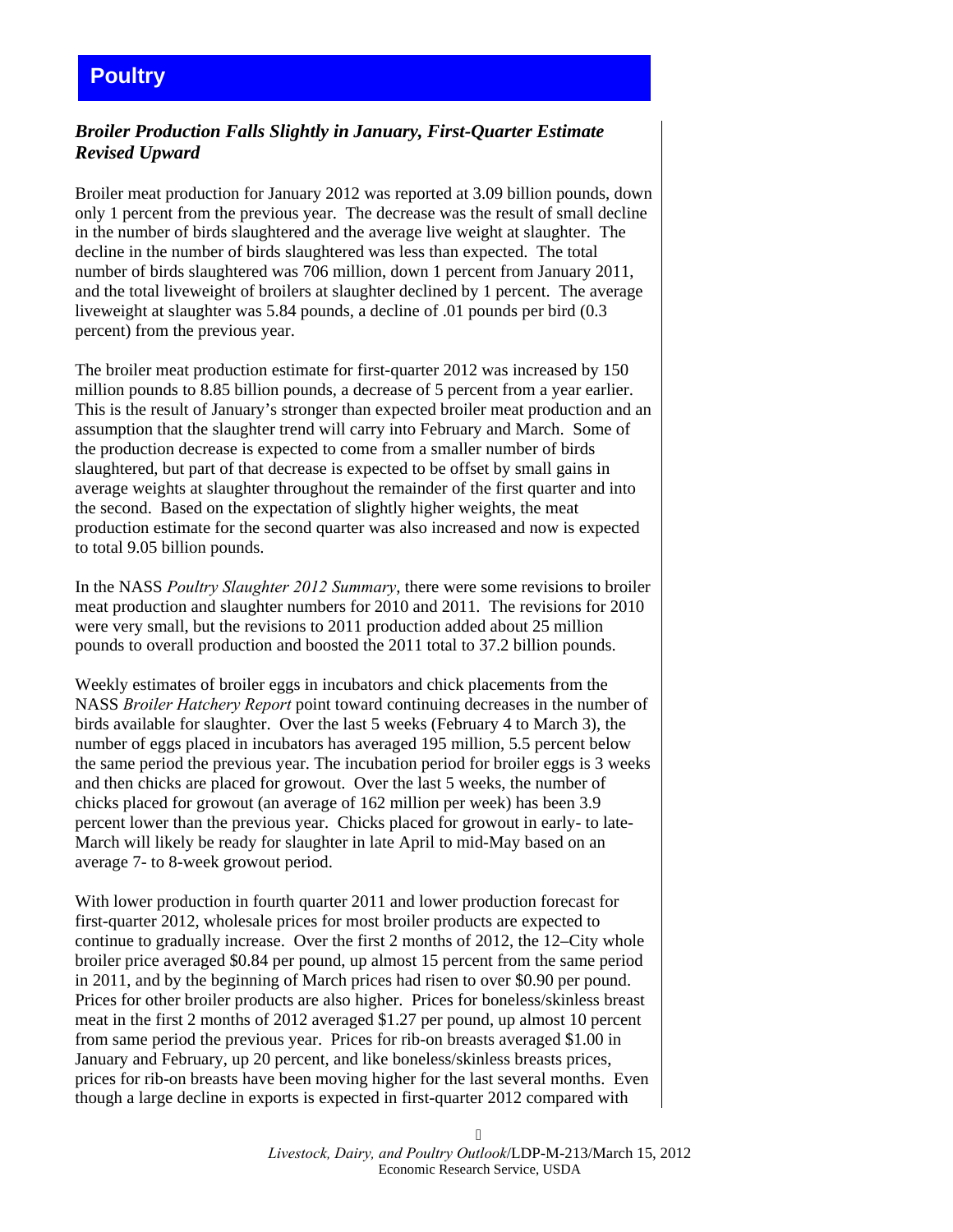fourth-quarter 2011, prices for leg quarters averaged \$0.53 per pound in the first 2 months of 2012, up sharply (41 percent) from the same period in 2011. Even broiler wing prices have remained strong, falling only slightly from their normal seasonal high in late January. During January and February of 2012 the averaged price for broiler wings was \$1.83 per pound, a sharp increase of almost 90 percent from the same period in 2011.

The NASS *Annual Cold Storage Report* contained only minor adjustments to ending stocks for 2011, which are estimated at 590 million pounds, 24 percent below those of the previous year. The decline in stocks was the result of both lower production in the fourth quarter and continued strong exports. Lower broiler meat production over the second half of 2011 pushed broiler stock below year-earlier levels starting in August 2011 and continuing through January 2012.

Stocks of broiler products at the end of January 2012 were 576 million pounds, 22 percent lower than the previous year. Stocks of almost all broiler products were well below their previous-year levels. The only exceptions were stocks of drumsticks. Stocks of drumsticks totaled 25.7 million pounds, over 50 percent higher than the previous year. Although paws are not included in the broiler meat supply and use calculations, stocks of paws totaled 32.2 million pounds and were 21 percent above year-earlier levels. Stocks of paws have been higher due to lower exports as duties imposed by China, the only main export market, have increased prices. With very strong exports in the second half of 2011, stocks of leg quarters totaled only 83 million pounds, down 36 percent from January 2011. Ending stocks for first-quarter 2012 are forecast at 550 million pounds, a decrease of 17percent from the previous year. Ending stocks are expected to be below year-earlier levels for the first three quarters of 2012 and move slightly higher in the fourth quarter as production begins to increase.

## *Broiler Exports Totaled 506 million Pounds in January*

Broiler exports in January were 9 percent higher than the previous year, totaling 506 million pounds. Most of the increase was due to higher shipments to a number of countries that are normally small importers. Exports to Mexico continue to be very strong, totaling 88.7 million pounds 4.5 percent higher than a year earlier. Shipments were also up strongly to Taiwan and Cuba, totaling 30.2 and 27.0 million pounds, respectively. The gains to these countries were partially offset by declines to several countries such as Hong Kong, Angola, and Guatemala.

In 2011, total U.S exports of broiler products totaled 6.99 billion pounds, 3.3 percent higher than the previous year. Most of the growth was due to record shipments in third-quarter 2011, totaling fractionally less than 2 billion pounds. Although shipments to Canada during 2011 rose by 12 percent, much of the growth in shipments was to Asian countries. Exports to the Philippines, China, Korea, Hong Kong, and Japan all increased more than 20 percent from the previous year, totaling almost 1.2 billion pounds or around 17 percent of all broiler exports. Although exports to Mexico rose by only 4.2 percent, the gain was enough to increase shipments to that country to over 1 billion pounds.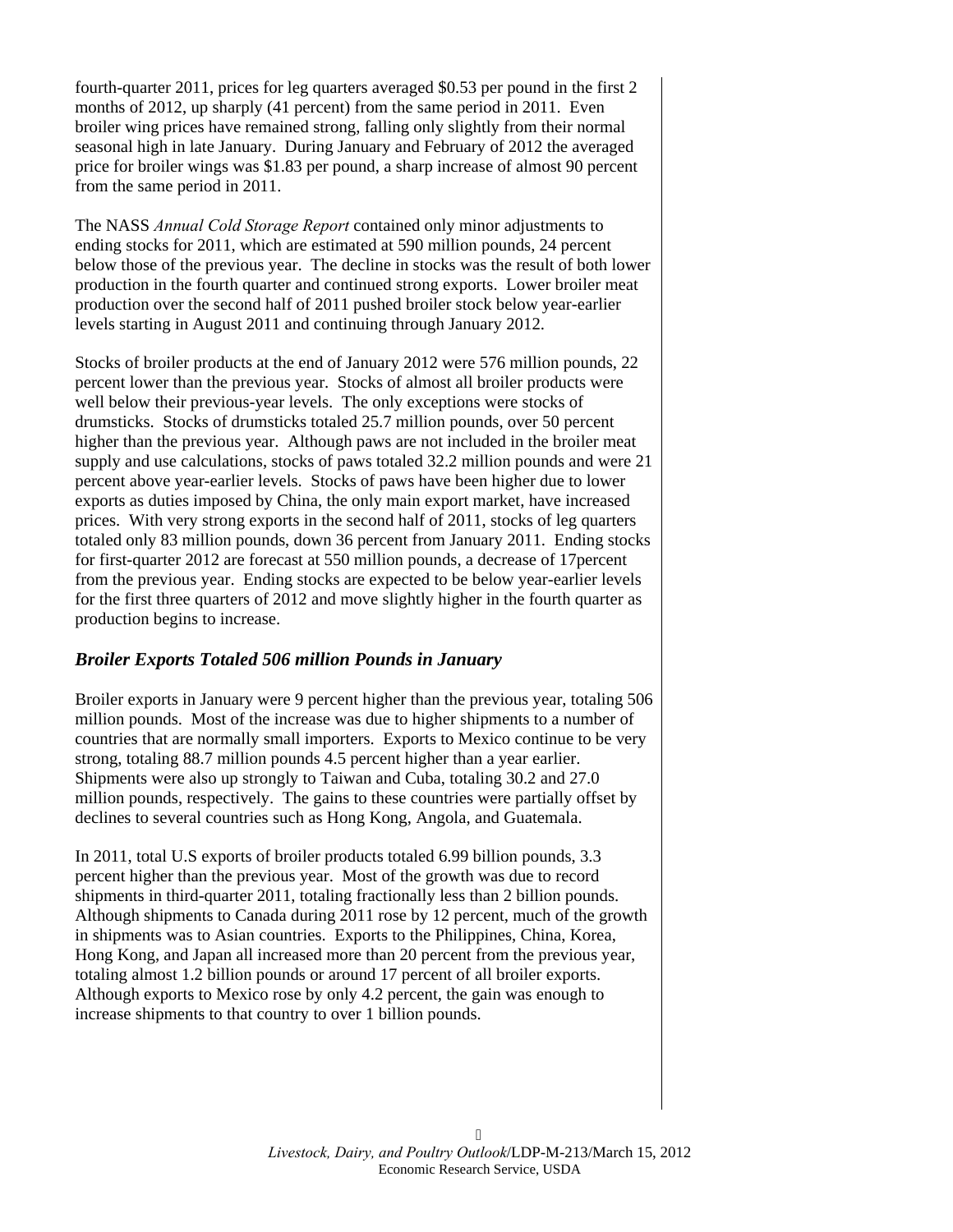## *Turkey Production Forecast for 2012 Increased*

Hatchery data showed that the number of poults being placed during the second half of 2011 was higher in 4 out of 5 of the last months and that it was again higher (4.6 percent) in January. Poult placements are expected to remain above the previous year as the number of turkey eggs placed in incubators has been higher than the previous year at the beginning of both January and February. With expected increases in poult placements, the turkey meat production estimates for 2012 was increased somewhat in all four quarters with the total for 2012 rising to 5.92 billion pounds, up 2 percent from 2011. First-quarter 2012 turkey meat production is now forecast at 1.4 billion pounds, up slightly from the previous year, with stronger increases expected later in the year as turkey producers raise production in response to the strong prices for whole birds that existed throughout 2011 and into 2012. The higher production is expected to come primarily from more birds being slaughtered, but a small increase in average liveweight at slaughter is also expected.

Turkey meat production in January 2012 totaled 477 million pounds, an increase of 3 percent from the previous year and January 2011 was over 9 percent higher than January 2010. The increase in production was the result of both a higher number of turkeys being slaughtered (up 2.9 percent) and a small increase in the average weight of birds at slaughter to 30.9 pounds (0.3 percent higher). Year-over-year increases in production are expected to continue in both February and March, with production during first-quarter 2012 expected to be about 1 percent higher than a year earlier. Growth in turkey meat production is expected to continue throughout the remainder of 2012 as higher prices provide the incentive for higher production.

## *Turkey Stocks 17 Percent Higher*

The estimate of turkey stocks at the end of January 2012 was 298 million pounds, up 17 percent from the previous year. The increase in cold storage holding stems from higher holdings in a number of the categories reported for turkey. At the end of January 2012, whole birds stocks were estimated at 109 million pounds, up 30 percent from the same period in 2011. Stock levels also were sharply higher for legs, increasing to 22 million pounds, up 122 percent from a year earlier. Stocks of "Other" turkey parts increased to 38.5 million pounds at the end of January, 45 percent higher than the previous year. One exception to these increases was in the stocks of breast meat which were down 8 percent to 51million pounds. There were also some small upward revisions to ending turkey stocks for 2011, now estimated at 211 million pounds, up 5 million pounds from the original estimate and 10 percent higher than the previous year.

Even with an increase in the stocks of whole birds at the end of 2011 and into 2012 and less than ideal economic conditions, prices for whole birds have remained strong. Whole-bird prices were well above the previous year throughout 2011 and this pattern has continued into 2012. Over the first 2 months of 2012, whole turkey prices continued above year-earlier levels. Prices for frozen whole hens in February averaged \$1.00 per pound, 11 percent higher than at the same time in 2011, which in turn was almost 20 percent higher than in January 2010. Prices for frozen whole hens are forecast to remain above year-earlier levels through the first three quarters of 2012. Prices for most turkey parts were at or slightly higher than the previous year in January. Two turkey cuts that had strong increases were thighs and mechanically separated meat. Thigh meat prices in January were \$1.47 per pound,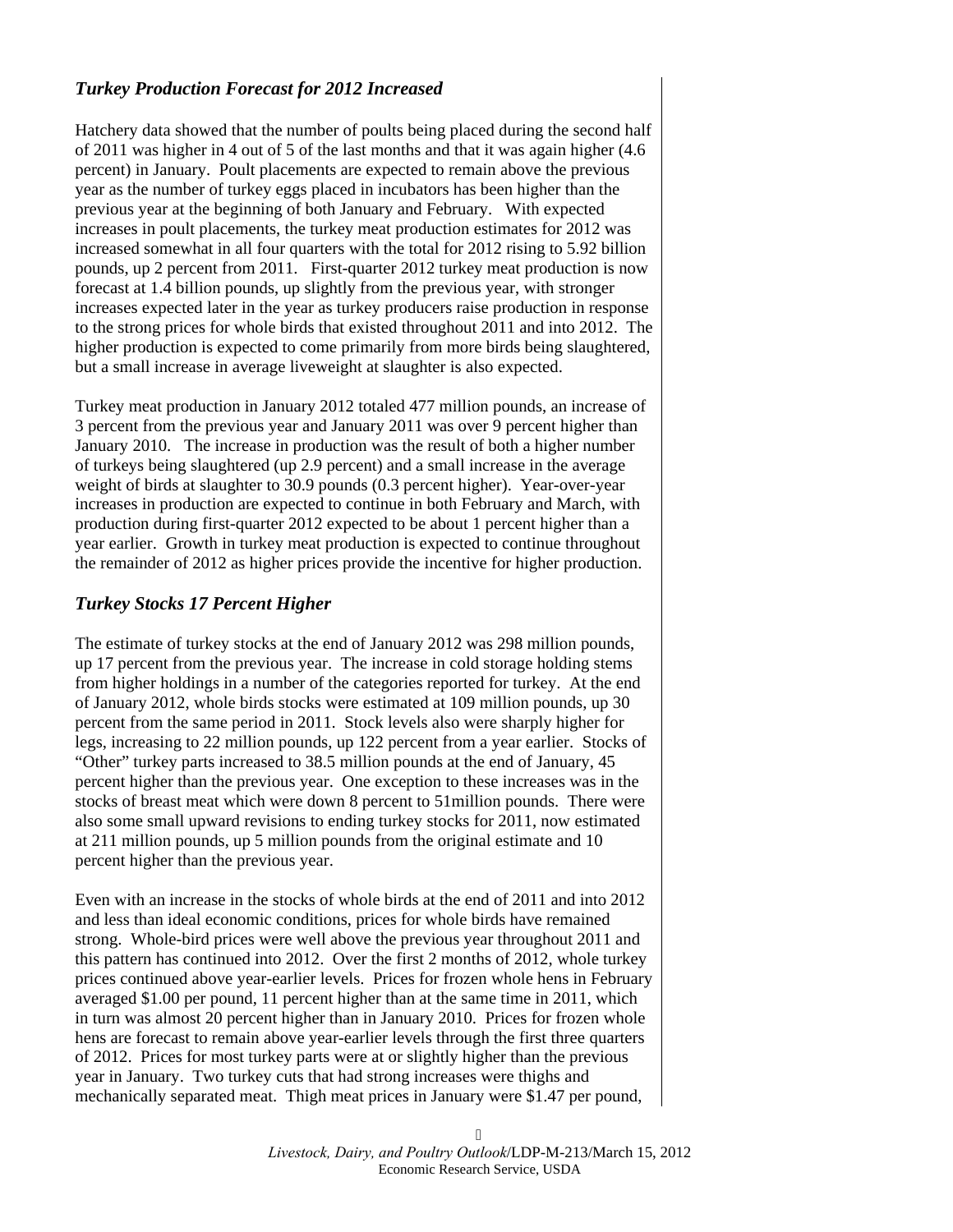up 12 percent from the previous year. Mechanically separated meat was \$0.33 per pound in January, 14 cents higher (72 percent) than a year earlier. Prices for mechanically separated meat were also sharply higher than the previous year throughout the second half of 2011, boosted by strong gains in exports, which were 21 percent higher in 2011.

## *Turkey Exports Continue Higher*

In January 2012, turkey product exports totaled 54.7 million pounds, up 15 percent from the previous year. Higher shipments to Mexico were a main factor in the increase, totaling 34 million pounds, 17 percent higher than the previous January. The strength in exports is surprising considering the higher prices for whole birds and most turkey parts in the domestic market. Exports were also stronger to both Hong Kong and Canada.

In 2011, total turkey exports were 703 million pounds, up almost 21 percent from 2010, driven by sharp increases to Mexico. In 2011, U.S. turkey exports to Mexico totaled 399 million pounds, up 24 percent from the previous year and equaling 57 percent of all U.S. turkey exports. China and Hong Kong were the second- and third-largest markets for U.S. turkey exports totaling 83 and 38 million pounds, respectively. Shipments to China were 11 percent higher than the previous year, while shipments to Hong Kong rose by 53 percent. Shipments to both these markets were likely influenced by high duties imposed by China on imports of U.S. broiler products.

## *Table Egg Production Up in January*

Table egg production in January was 565 million dozen, up 0.7 percent from the previous year. Table egg production has been higher in the last 5 months, although in the last 2 months the number of hens in the table egg flock has been even with or slightly lower than the previous year. The table egg flock numbered 284.2 million birds in January, marginally higher than the previous year, but slightly lower than the previous month. The table egg flock is expected to continue about even with or slightly higher than the previous year for most of 2012, which is expected to result in a small increase in table egg production in 2012. Table egg production is forecast at 1.635 billion dozen in first-quarter 2012, 0.7 percent higher than the previous year. Overall production for 2012 was revised downward to 6.62 billion dozen, which would be a small increase (0.4) percent from 2011. The NASS *Annual Chicken and Egg Report* contained revisions to table egg production in 2010 (to 6.547 billion dozen) and 2011 (to 6.590 billion dozen).

While table egg production was rising slightly in January, hatching egg production continued to be sharply lower, with production falling to 87 million dozen, down 4.8 percent from a year earlier. The declines in hatching egg production over the last 7 months was the result of lower production of meat-type hatching eggs as production of egg-type hatching eggs has been higher, especially in the last 3 months. Hatching egg production during the first three quarters of 2012 is expected to be down from a year earlier, but it is expected to expand slightly as broiler production increases in the fourth quarter. As with table eggs, the NASS *Annual Chicken and Egg Report* contains some revisions to hatching egg production in both 2010 and 2011. In both cases, the revisions were 10 million dozen higher than the previous estimates.

> 32 *Livestock, Dairy, and Poultry Outlook*/LDP-M-213/March 15, 2012 Economic Research Service, USDA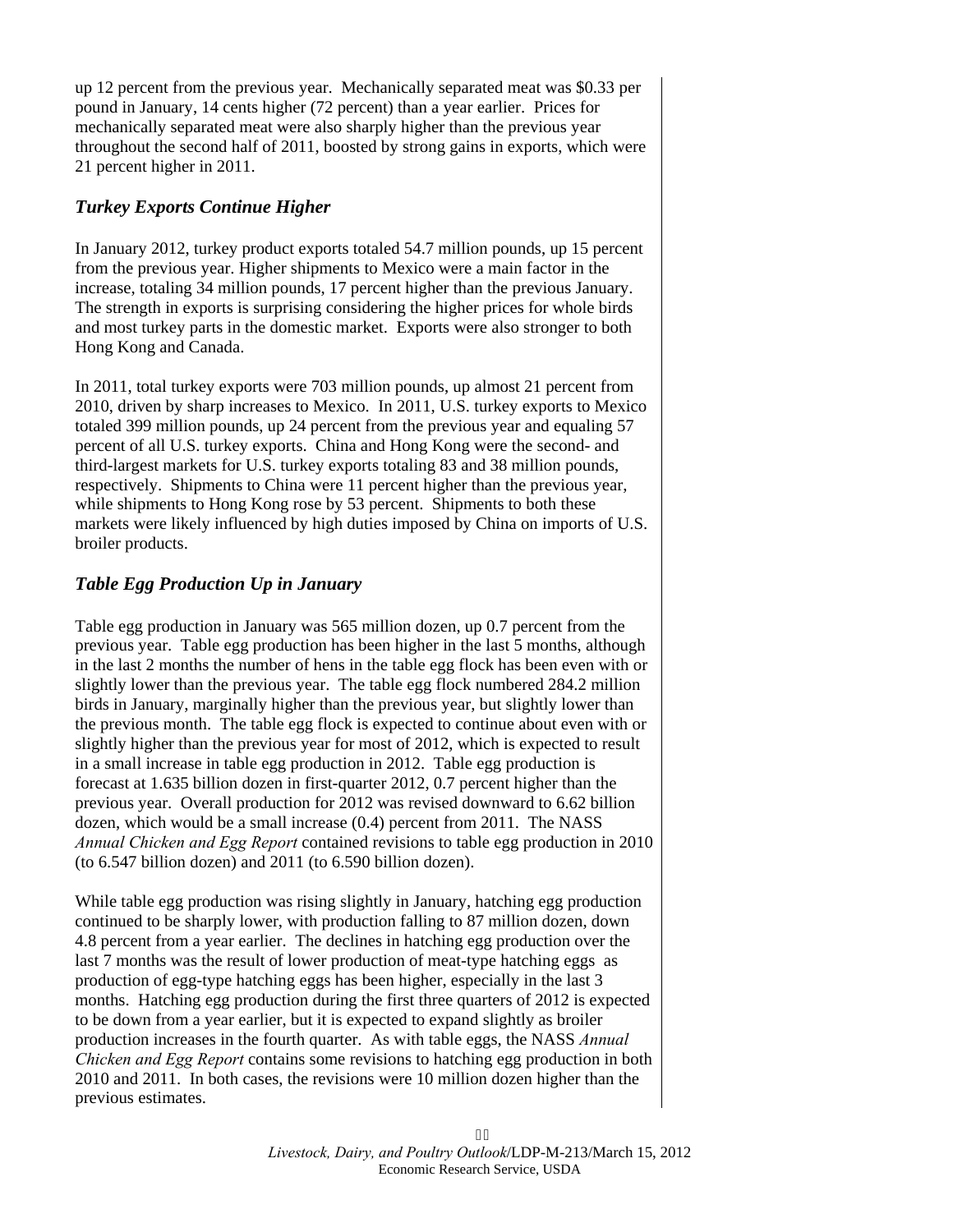Wholesale table egg prices were relatively strong in January 2012, at \$1.08 per dozen, Grade A large. This is about even with the previous year, but a decrease of almost \$0.36 per dozen from the previous month. Table egg prices remained at about \$1.02 per dozen throughout most of February and into the beginning of March. With Easter relatively early this year (April 8), egg prices are expected to move upward through the end of March and then decline seasonally. The estimate for first-quarter 2012 egg prices was lowered to \$1.09 to \$1.11 per dozen, well below the average for the previous quarter, but up about 4 percent from the previous year. With a small expansion expected in table egg production, egg prices for 2012 are expected to average \$1.10 to \$1.15 per dozen, which would be about 11 percent lower than the previous year.

## *Egg Exports Expand in 2011*

Egg exports in 2011 rose to 275.4 million dozen, up 6.6 percent from a year earlier. Much of the growth was due to higher shipments to a number of Asian markets. Exports to Canada declined by 11 percent, and Japan became the largest overall market for U.S. eggs and egg products. Although shipments to Canada fell, strong gains to Japan and Mexico more than offset the decline. Exports to Mexico totaled 19.1 million dozen, 29 percent higher than the previous year. In Asia, the biggest gains were from larger shipments to South Korea, Japan, and Hong Kong. Together, these three countries accounted for 104 million dozen of U.S. egg and egg-product exports, 47 percent higher than the amount they imported in 2010. The value of egg exports increased even faster, with shipments totaling \$408 million, an increase of 14 percent from the previous year.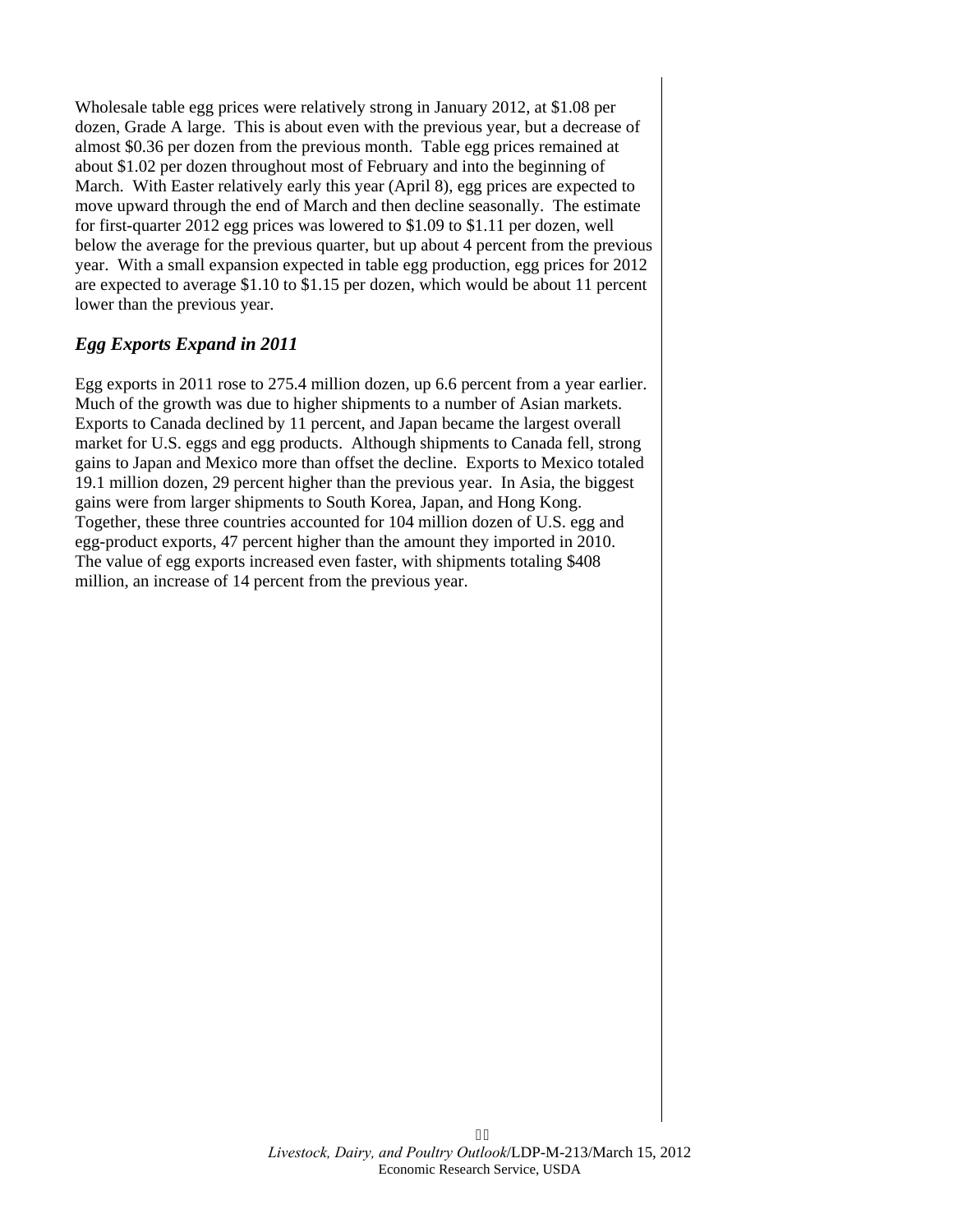## <span id="page-11-0"></span>**Sheep/Lamb**

## *Lamb and Mutton Production Expected To Show Strength Leading Up to the Religious Holidays*

In the first quarter of 2012, commercial production of lamb and mutton are forecast at 38 million pounds, 5 percent higher than the same period in 2011. Although Easter and Passover will be in early April, most of the lamb production in anticipation of these holidays will take place in March. Typically, lamb demand exhibits some seasonality and is highest ahead of these religious holidays. As a result, despite declining annual lamb and mutton production and relatively low production in January and February, increases are expected in the weeks leading up to the holiday season in expectation of the higher demand. Commercial lamb and mutton production in March has been consistently higher than in any other month of the year.

## Million pounds **March commercial lamb and mutton production has been consistently higher than other months**



USDA, Various Issues, 1995-2012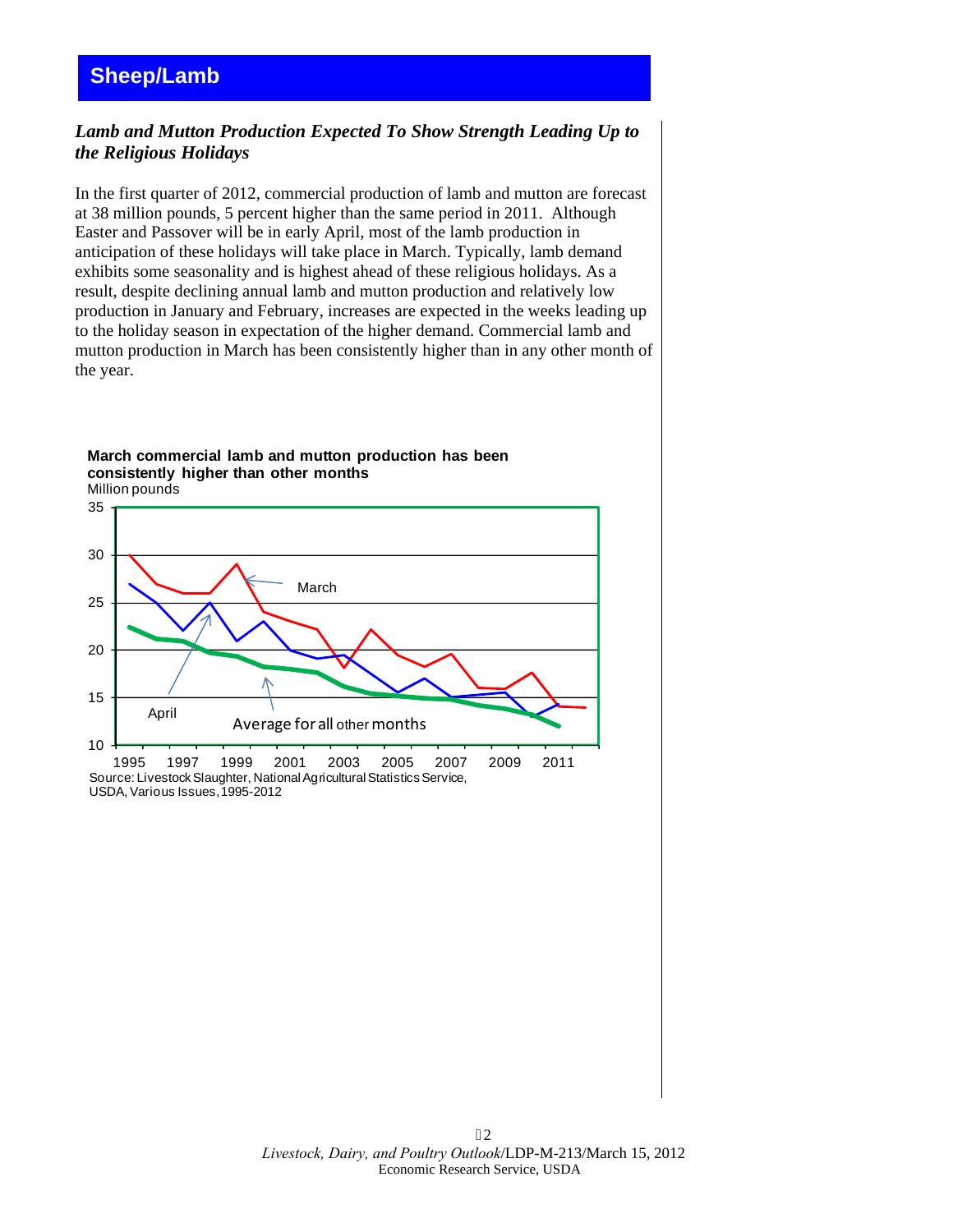Choice Slaughter lamb prices at San Angelo have declined slightly despite tight supplies. Since 2011, one of the best years on record, Choice slaughter lamb prices have continued to remain relatively firm, with first-quarter 2012 prices expected to be \$145-&146 per cwt, slightly below fourth-quarter 2011.

A number of factors may be contributing to the strong prices. The first factor relates to global supply and demand issues. Australia and New Zealand have been major suppliers of lamb and mutton, but both countries have seen declines in the number of animals that they slaughter each year. A similar decrease has occurred in the United States in the past year. Declining sheep inventory has resulted in tight supplies and reduced slaughter numbers. In addition, high lamb and mutton prices have resulted in increased retention.

A second factor in the strong prices for lamb is exchange rate conditions, which have also made the U.S. lamb and mutton market very competitive. The weak U.S. currency relative to that of countries such as Australia has made U.S. exports very attractive. In 2011, lamb and mutton exports were up 19 percent from the previous year. Exports in January 2012 totaled 1.5 million pounds, slightly above the same period in 2011.

However, looking ahead, prices could be negatively impacted by the increased number of over-finished lambs that are currently in the system. Slaughter weights have jumped in recent months, with dressed weights for January and February 2012 averaging above 75 pounds. Overfinished animals tend not to grade well, and as a result they could lower average cutout values and ultimately affect prices. The overfinished problem appears to be exacerbated by the fact that expensive hay prices appear to be pushing lambs off pastures and into feedlots earlier than normal and increasing their average length of stay.

Imports in 2011 came in at 163 million pounds, 2 percent below the previous year. January 2012 imports were 11 million pounds, down 34 percent from the same period last year. Imports from New Zealand dropped considerably, down 54 percent from the same period last year, while imports from Australia were down 21 percent. The same relative currency strengths that have made U.S. exports attractive to foreign markets where the U.S. dollar is weaker than foreign currencies could be limiting the attractiveness of imports from Australia and New Zealand for U.S. markets. First-quarter 2012 imports are forecast at 47 million pounds, 6 percent below the same period in 2011.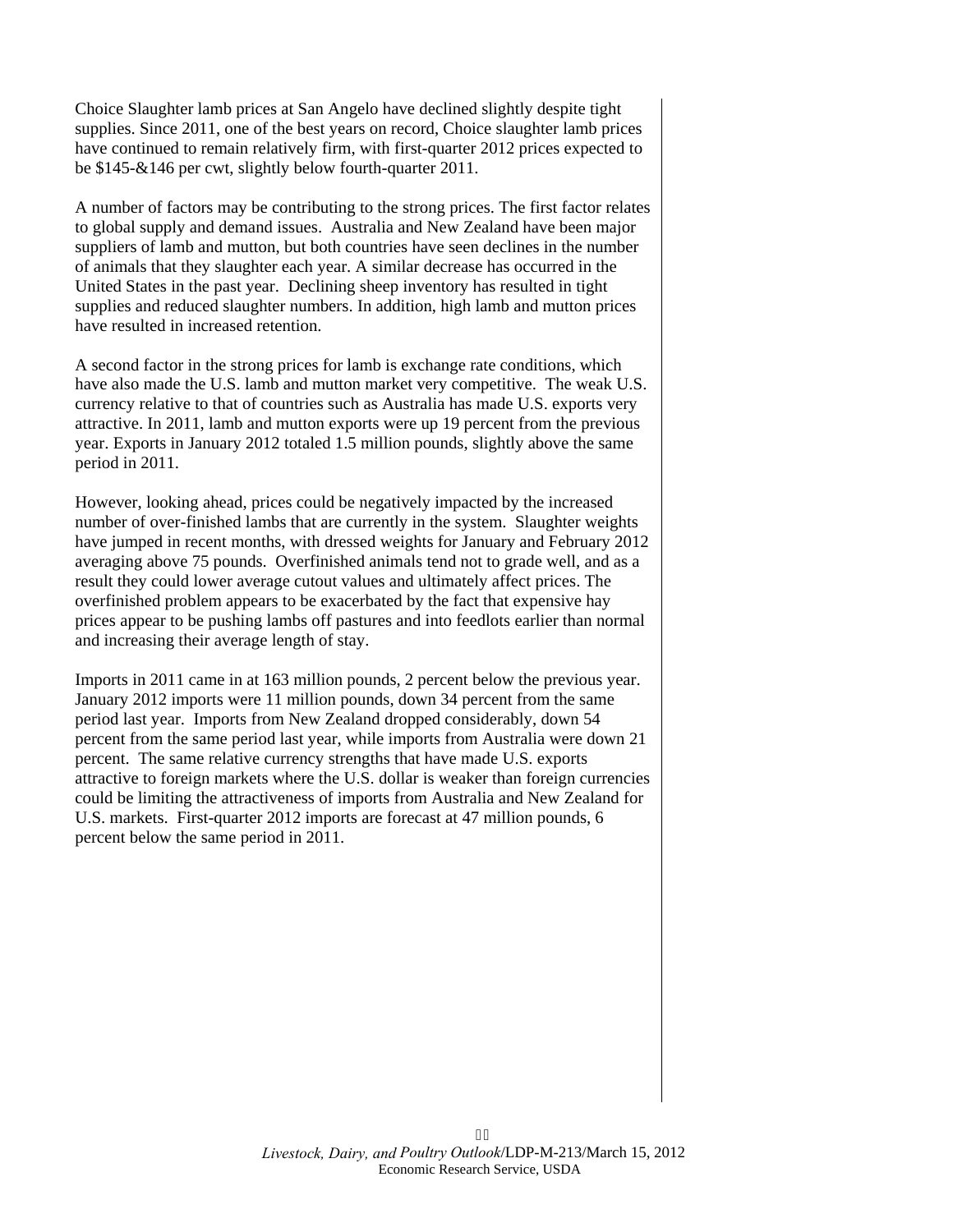## <span id="page-13-0"></span>**Dairy**

## *Milk Prices Lowered Further; Milk Production Expected To Exceed Earlier Forecasts*

Feed prices are expected to be higher during 2012 than last year. The corn price is expected to average \$5.90 to \$6.50 per bushel for the 2011/12 crop year, an increase from the \$5.18 average in 2010/11. Soybean meal prices are forecast higher than in February at \$310 to \$340 per ton, but lower than the \$346 posted in 2010/11. The increase in the soybean meal price forecast this month is due to reduced supplies from South America. The higher feed prices expected this year will continue to pressure the milk-feed price ratio. The preliminary February milk-feed price ratio was 1.58, well below 2.01 posted in February 2011. This producer profitability indicator is unlikely to improve as the effect of higher feed prices will be exacerbated by forecast lower milk and dairy product prices this year.

The February *Milk Production* report showed January milk production 3.4 percent above January 2011 as both milk cow numbers and output per cow were above expectations (USDA, National Agricultural Statistics Service). Prices for replacement heifers, which will enter the herd during 2012 and into mid-2013, were also above expectations, suggesting that there is demand for dairy replacements and further expansion. Based on these facts, February's forecast cow numbers were increased this month to 9.2 million head for the year and production per cow was raised to 21.7 million pounds. Most of the gain in cow numbers is expected to come in the first half of 2012. The relatively mild winter temperatures in most of the United States were ideal for milk production, boosting yield per cow in the first half of 2012. However, weaker producer returns are expected to lead to herd contraction and lower milk per cow in the second half of the year. Milk production is forecast at 199.7 billion pounds this year, an increase over 2011 and a slightly higher than February's forecast.

Milk equivalent imports on a fats basis are forecast at 3.3 billion pounds and at 5.1 billion pounds on a skims-solids basis, both unchanged from February. Export forecasts likewise remain unchanged from February at 8.6 billion pounds and at 32.3 billion pounds on a fats and a skims-solids basis, respectively. Exports of most dairy products remain steady; however, butterfat movement is weak.

Fats basis ending stocks were raised this month and will end 2012 higher than in 2011. Currently large stocks of butter and higher milk production account for the forecast. Skims-solids stocks will end the year very close to 2011 ending stocks. Lower butter/powder values in the first half of 2012 could draw milk into cheese production, limiting the growth of nonfat dry milk (NDM) stocks and aiding the drawdown in fat basis stocks over the course of the year.

Prices for cheese, butter, NDM, and whey, were lowered this month. Expanded milk production, and slightly lower than earlier forecast economic growth is expected to pressure prices. This month, annual cheese prices are forecast at \$1.600 to \$1.660 a pound. Butter prices are projected at \$1.510 to \$1.600 a pound for the year. NDM prices are forecast at \$1.345 to \$1.395 for the year and whey prices, which had bucked the previous trend toward lower product prices, are now forecast lower this month at 57.0 to 60.0 cents a pound, but are still expected to finish the year above 2011 prices.

> $36$ *Livestock, Dairy, and Poultry Outlook*/LDP-M-213/March 15, 2012 Economic Research Service, USDA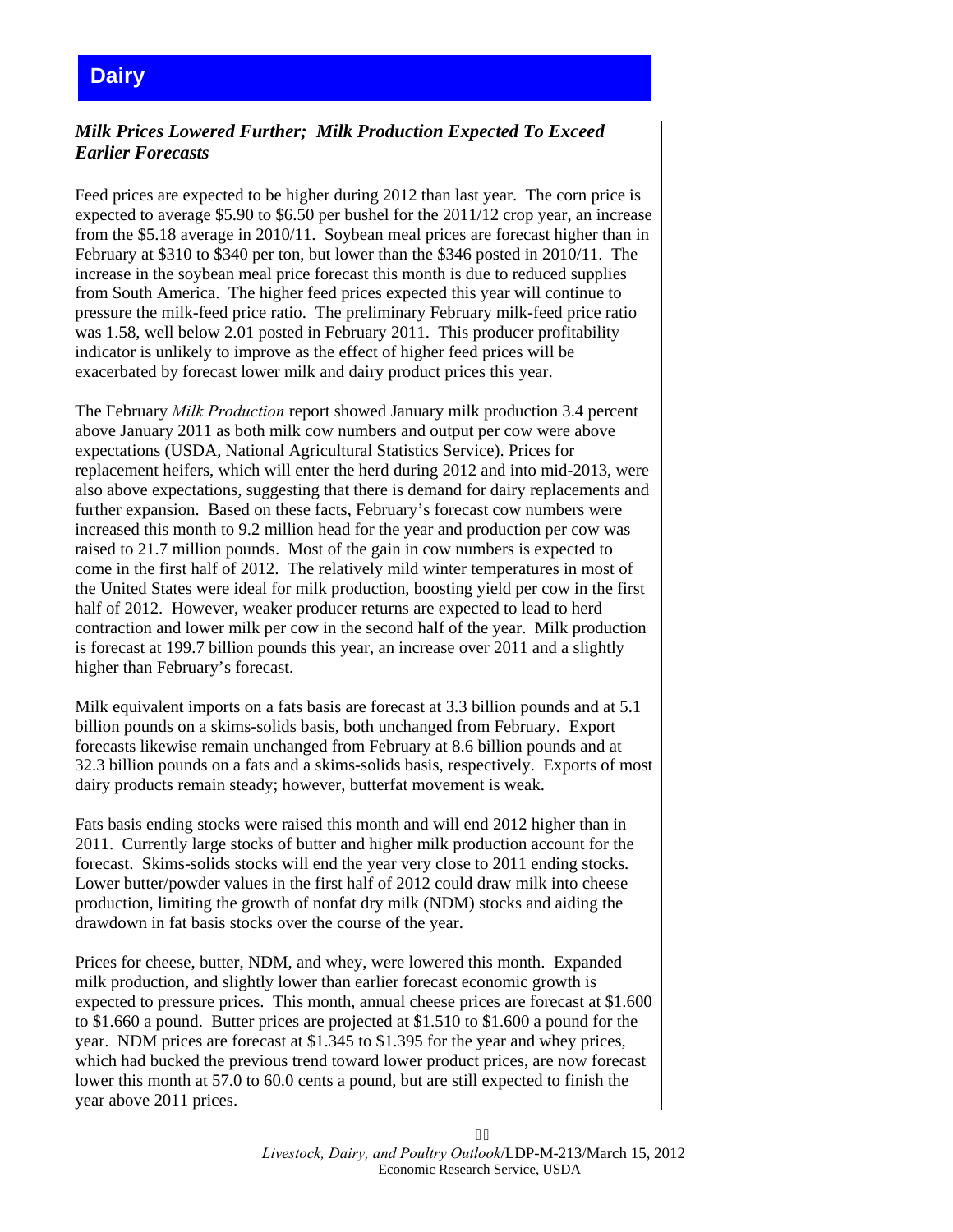Lower dairy product prices resulted in lower milk prices for March than in February. The Class III price is projected at \$16.35 to \$16.95 per cwt. The Class IV price forecast is reduced to \$15.85 to \$16.55 per cwt, and all milk is lowered to \$17.60 to \$18.20 per cwt.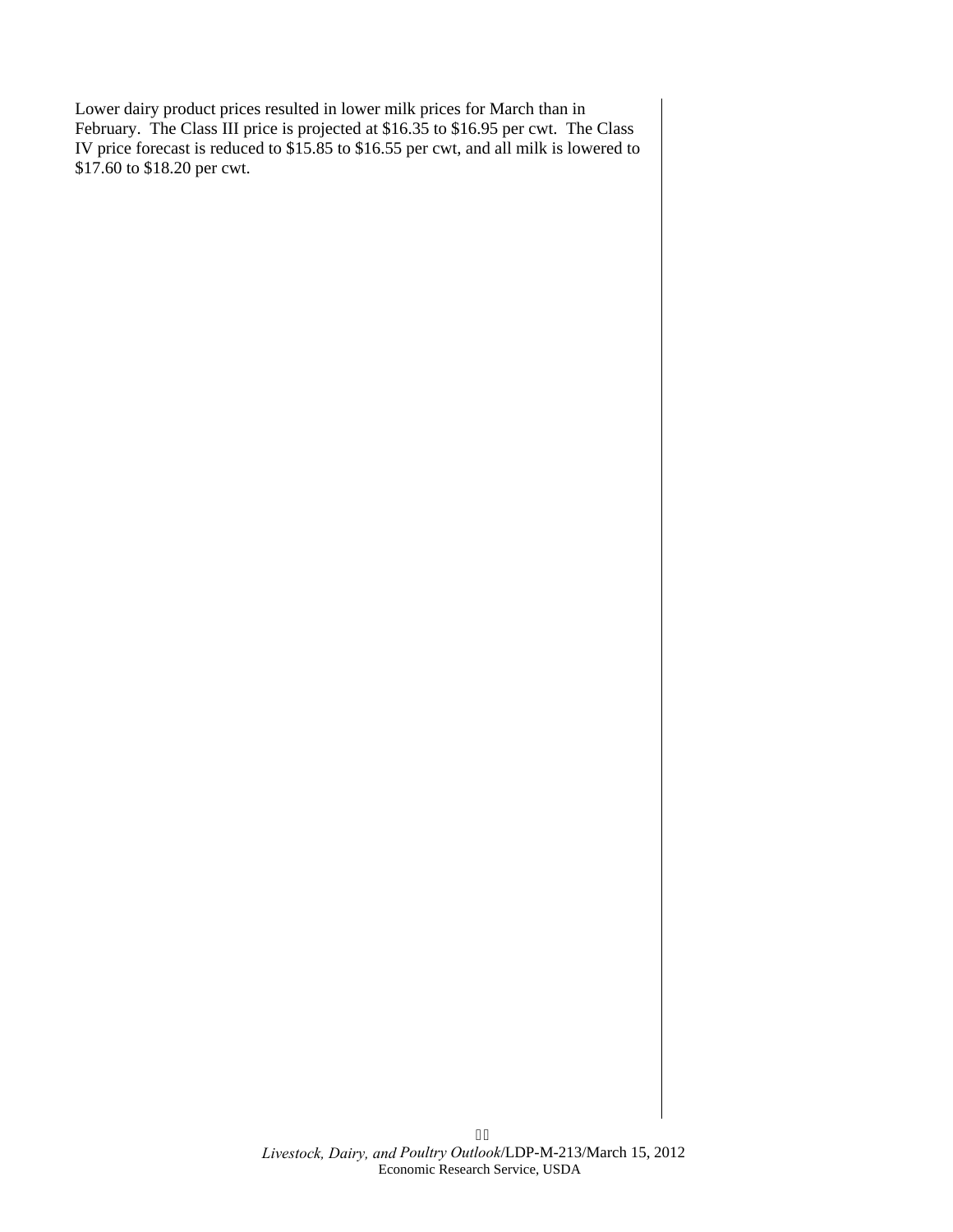## <span id="page-15-0"></span>**Contacts and Links**

## **Contact Information**

Rachel J. Johnson (coordinator, (202) 694-5187 rjohnson@ers.usda.gov cattle/beef trade, and veal) Christopher Davis (poultry trade) (202) 694-5167 [chrisdavis@ers.usda.gov](mailto:chrisdavis@ers.usda.gov) Mildred M. Haley (hogs/pork)  $(202)$  694-5176 [mhaley@ers.usda.gov](mailto:mhaley@ers.usda.gov) David J. Harvey (poultry, eggs) (202) 694-5177 [djharvey@ers.usda.gov](mailto:djharvey@ers.usda.gov) Roger Hoskin (dairy) (202) 694-5148 rhoskin (ders.usda.gov<br>Keithly Jones (sheep and goats) (202) 694-5172 kjones (a)ers.usda.gov Keithly Jones (sheep and goats)  $(202)$  694-5172 Ken Mathews (cattle) (202) 694-5183 kmathews @ers.usda.gov Laverne Creek(web publishing) (202) 694-5191 l[mcreek@ers.usda.gov](mailto:lmcreek@ers.usda.gov)

## **Subscription Information**

Subscribe to ERS e-mail notification service at <http://www.ers.usda.gov/updates/>to receive timely notification of newsletter availability. Printed copies can be purchased from the USDA Order Desk by calling 1-800-363-2068 (specify the issue number or series SUB-LDPM-4042).

## *Data Products*

Meat Price Spreads, [http://www.ers.usda.gov/Data/MeatPriceSpreads/,](http://www.ers.usda.gov/Data/MeatPriceSpreads/) provides monthly average price values, and the differences among those values, at the farm, wholesale, and retail stages of the production and marketing chain for selected cuts of beef, pork, and broilers. In addition, retail prices are provided for beef and pork cuts, turkey, whole chickens, eggs, and dairy products.

Livestock and Meat Trade Data, <http://www.ers.usda.gov/Data/MeatTrade/>, contains monthly and annual data for the past 1-2 years for imports and exports of live cattle and hogs, beef and veal, lamb and mutton, pork, broiler meat, turkey meat, and shell eggs. The tables report physical quantities, not dollar values or unit prices. Breakdowns by major trading countries are included.

## *Related Websites*

Livestock, Dairy, and Poultry Outlook,<http://www.ers.usda.gov/Publications/ldp/> Animal Production and Marketing Issues, <http://www.ers.usda.gov/briefing/AnimalProducts/> Cattle,<http://www.ers.usda.gov/briefing/cattle/> Dairy,<http://www.ers.usda.gov/briefing/dairy/> Hogs,<http://www.ers.usda.gov/briefing/hogs/> Poultry and Eggs,<http://www.ers.usda.gov/briefing/poultry/> WASDE,

<http://usda.mannlib.cornell.edu/MannUsda/viewDocumentInfo.do?documentID=1194>

The U.S. Department of Agriculture (USDA) prohibits discrimination in all its programs and activities on the basis of race, color, national origin, age, disability, and, where applicable, sex, marital status, familial status, parental status, religion, sexual orientation, genetic information, political beliefs, reprisal, or because all or a part of an individual's income is derived from any public assistance program. (Not all prohibited bases apply to all programs.) Persons with disabilities who require alternative means for communication of program information (Braille, large print, audiotape, etc.) should contact USDA's TARGET Center at (202) 720-2600 (voice and TDD). To file a complaint of discrimination write to USDA, Director, Office of Civil Rights, 1400 Independence Avenue, S.W., Washington, D.C. 20250-9410 or call (800) 795-3272 (voice) or (202) 720-6382 (TDD). USDA is an equal opportunity provider and employer.

## 18 *Livestock, Dairy, & Poultry Outlook*/LDP-M-213/March 15, 2012 Economic Research Service, USDA

## **E-mail Notification**

Readers of ERS outlook reports have two ways they can receive an e-mail notice about release of reports and associated data.

• Receive timely notification (soon after the report is posted on the web) via USDA's Economics, Statistics and Market Information System (which is housed at Cornell University's Mann Library). Go to [http://usda.mannlib.cornell.edu/](http://usda.mannlib.cornell.edu/MannUsda/aboutEmailService.do)  MannUsda/aboutEmailService.do and follow the instructions to receive e-mail notices about ERS, Agricultural Marketing Service, National Agricultural Statistics Service, and World Agricultural Outlook Board products.

• Receive weekly notification (on Friday afternoon) via the ERS website. Go to <http://www.ers.usda.gov/Updates/> and follow the instructions to receive notices about ERS outlook reports, Amber Waves magazine, and other reports and data products on specific topics. ERS also offers RSS (really simple syndication) feeds for all ERS products. Go to <http://www.ers.usda.gov/rss/>to get started.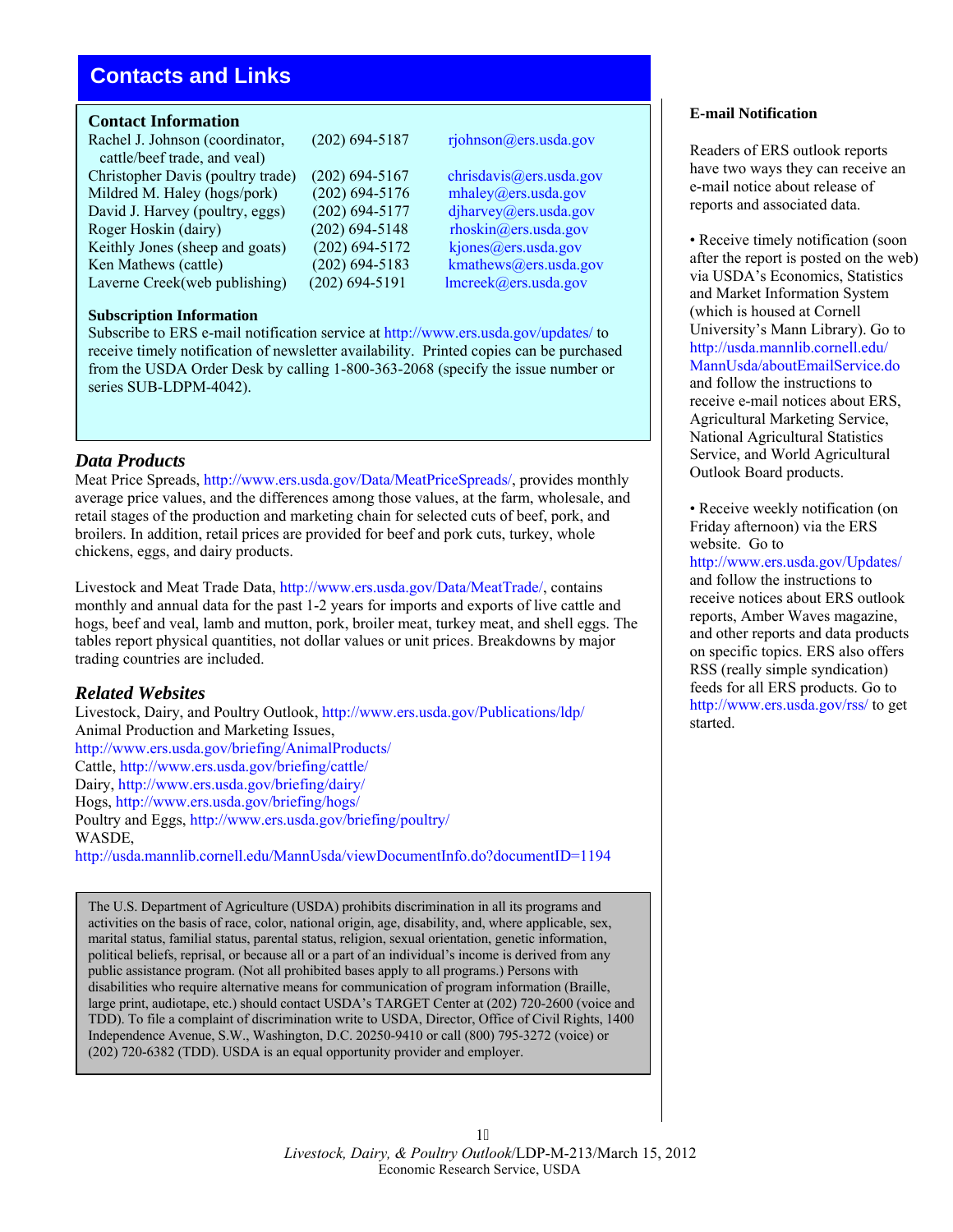#### <span id="page-16-0"></span>**U.S. re d me at and poultry fore casts**

|                                            | 2010   |              |        | 2011   |        |             |              |        | 2012   |        |         |             |         |           |
|--------------------------------------------|--------|--------------|--------|--------|--------|-------------|--------------|--------|--------|--------|---------|-------------|---------|-----------|
|                                            | I      | $\mathbf{I}$ | III    | IV     | Annual | $\mathbf I$ | $\mathbf{I}$ | III    | IV     | Annual |         | $\rm _{II}$ | III     | IV        |
| Production, million lb                     |        |              |        |        |        |             |              |        |        |        |         |             |         |           |
|                                            |        |              |        |        |        |             |              |        |        |        |         |             | 6,380   |           |
| Beef                                       | 6,248  | 6,547        | 6,768  | 6,741  | 26,304 | 6,411       | 6,559        | 6,737  | 6,492  | 26,199 | 6,300   | 6,415       |         | 5,940     |
| Pork                                       | 5,607  | 5,301        | 5,401  | 6,126  | 22,437 | 5,720       | 5,371        | 5,483  | 6,186  | 22,759 | 5,860   | 5,490       | 5,595   | 6,290     |
| Lamb and mutton                            | 43     | 40           | 39     | 42     | 164    | 36          | 40           | 36     | 37     | 149    | 38      | 36          | 35      | 36        |
| <b>Broilers</b>                            | 8,732  | 9,198        | 9,496  | 9,484  | 36,911 | 9,290       | 9,509        | 9,542  | 8,860  | 37,201 | 8,850   | 9,050       | 9,200   | 9,200     |
| Turkeys                                    | 1,339  | 1,383        | 1,415  | 1,506  | 5,643  | 1,402       | 1,471        | 1,423  | 1,495  | 5,791  | 1,415   | 1,490       | 1,460   | 1,550     |
| Total red meat & poultry                   | 22,057 | 22,535       | 23,194 | 24,059 | 92,097 | 23,013      | 23,114       | 23,396 | 23,227 | 92,750 | 22,619  | 22,641      | 22,836  | 23,174    |
| Table eggs, mil. doz.                      | 1,611  | 1,627        | 1,645  | 1,667  | 6,550  | 1,624       | 1,634        | 1,646  | 1,686  | 6,590  | 1,635   | 1,645       | 1,650   | 1,685     |
| Per capita disappearance, retail lb 2/     |        |              |        |        |        |             |              |        |        |        |         |             |         |           |
| Beef                                       | 14.6   | 15.1         | 15.3   | 14.6   | 59.6   | 14.1        | 14.6         | 14.7   | 14.0   | 57.3   | 13.9    | 14.1        | 13.9    | 13.1      |
| Pork                                       | 11.8   | 11.4         | 11.7   | 12.8   | 47.7   | 11.4        | 11.1         | 11.0   | 12.3   | 45.7   | 11.5    | 11.2        | 11.2    | 12.4      |
| Lamb and mutton                            | 0.2    | 0.2          | 0.2    | 0.2    | 0.9    | 0.2         | 0.2          | 0.2    | 0.2    | 0.8    | 0.2     | 0.2         | 0.2     | 0.2       |
| <b>Broilers</b>                            | 20.1   | 20.5         | 21.4   | 20.3   | 82.3   | 21.5        | 21.5         | 20.8   | 19.1   | 82.9   | 19.4    | 19.9        | 19.9    | 19.8      |
| Turkeys                                    | 3.5    | 3.6          | 4.1    | 5.1    | 16.4   | 3.5         | 3.5          | 4.0    | 5.1    | 16.1   | 3.5     | 3.6         | 4.1     | 5.3       |
|                                            |        |              |        |        |        |             |              |        |        |        |         |             |         |           |
| Total red meat & poultry                   | 50.7   | 51.2         | 53.2   | 53.6   | 208.7  | 51.3        | 51.3         | 51.0   | 51.0   | 204.6  | 48.9    | 49.4        | 49.7    | 51.2      |
| Eggs, number                               | 61.4   | 61.3         | 62.0   | 62.7   | 247.3  | 61.1        | 61.2         | 62.1   | 63.1   | 247.6  | 61.2    | 61.8        | 61.7    | 62.6      |
| Market prices                              |        |              |        |        |        |             |              |        |        |        |         |             |         |           |
| Choice steers, 5-area Direct, \$/cwt       | 89.44  | 96.33        | 95.47  | 100.28 | 95.38  | 110.07      | 112.79       | 114.05 | 121.99 | 114.73 | 125-126 | 123-129     | 122-133 | 125-135   |
| Feeder steers, Ok City, \$/cwt             | 98.73  | 112.65       | 112.29 | 114    | 109.31 | 127.20      | 131.09       | 134.74 | 141.93 | 133.74 | 152.00  | 153.00      | 150-159 | 150-160   |
| Cutter Cows, National L.E., \$/cwt         | 51.79  | 58.79        | 58.90  | 54.93  | 56.1   | 68.66       | 74.88        | 66.11  | 63.54  | 68.3   | 74-75   | 75-79       | 73-79   | 71-77     |
| Choice slaughter lambs, San Angelo, \$/cwt | 103.87 | 106.17       | 115.57 | 141.62 | 116.81 | 174.66      | 157.99       | 161.13 | 148.93 | 160.68 | 143-147 | 135-145     | 134-145 | 140-150   |
| Barrows & gilts, N. base, l.e. \$/cwt      | 50.41  | 59.60        | 60.13  | 50.11  | 55.06  | 59.94       | 68.80        | 71.06  | 64.66  | 66.11  | 63-64   | 66-70       | 66-72   | $57 - 61$ |
| Broilers, 12 City, cents/lb                | 82.2   | 85           | 84.5   | 80     | 82.9   | 77.9        | 82.6         | 78.8   | 76.8   | 79     | 86-87   | 88-92       | 85-93   | 82-88     |
| Turkeys, Eastern, cents/lb                 | 75.6   | 84.4         | 97.9   | 103.7  | 90.4   | 90.2        | 99.9         | 106.4  | 111.6  | 102    | 100-101 | 102-108     | 104-112 | 105-113   |
| Eggs, New York, cents/doz.                 | 126    | 82.8         | 93.1   | 123.2  | 106.3  | 105.8       | 106.6        | 117.7  | 131.2  | 115.3  | 109-110 | 91-95       | 91-99   | 110-120   |
| U.S. trade, million lb                     |        |              |        |        |        |             |              |        |        |        |         |             |         |           |
| Beef & veal exports                        | 478    | 585          | 590    | 646    | 2,299  | 633         | 702          | 769    | 684    | 2,788  | 685     | 735         | 700     | 645       |
| Beef & veal imports                        | 573    | 690          | 598    | 436    | 2,297  | 461         | 593          | 548    | 454    | 2,056  | 530     | 615         | 585     | 505       |
| Lamb and mutton imports                    | 47     | 46           | 31     | 42     | 166    | 50          | 48           | 31     | 33     | 1,633  | 47      | 45          | 40      | 46        |
| Pork exports                               | 1,046  | 1,081        | 951    | 1,146  | 4,224  | 1,247       | 1,204        | 1,261  | 1,481  | 5,193  | 1,300   | 1,215       | 1,250   | 1,435     |
| Pork imports                               | 199    | 204          | 237    | 219    | 859    | 201         | 195          | 194    | 213    | 803    | 195     | 190         | 195     | 205       |
| Broiler exports                            | 1,469  | 1.699        | 1,643  | 1,954  | 6,765  | 1,530       | 1,584        | 1,998  | 1,878  | 6,991  | 1,725   | 1,725       | 1,800   | 1,800     |
| Turkey exports                             | 114    | 136          | 158    | 174    | 582    | 160         | 171          | 173    | 199    | 703    | 165     | 165         | 165     | 175       |
| Live swine imports (thousand head)         | 1,446  | 1,408        | 1,479  | 1,416  | 5,749  | 1,452       | 1,429        | 1,407  | 15,508 | 5,796  | 1,465   | 1,435       | 1,405   | 1,495     |

1/ Forecasts are in bold.

2/ Per capita meat and egg disappearance data are calculated using the Resident Population Plus Armed Forces Overseas series from the Census Bureau of the Department of Commerce.

Source: World Agricultural Supply and Dem and Estim ates and Supporting Materials.

For further inform ation, contact: Richard Stillm an, (202) 694-5265, stillm an @ers.usda.gov

Updated 3/13/2012